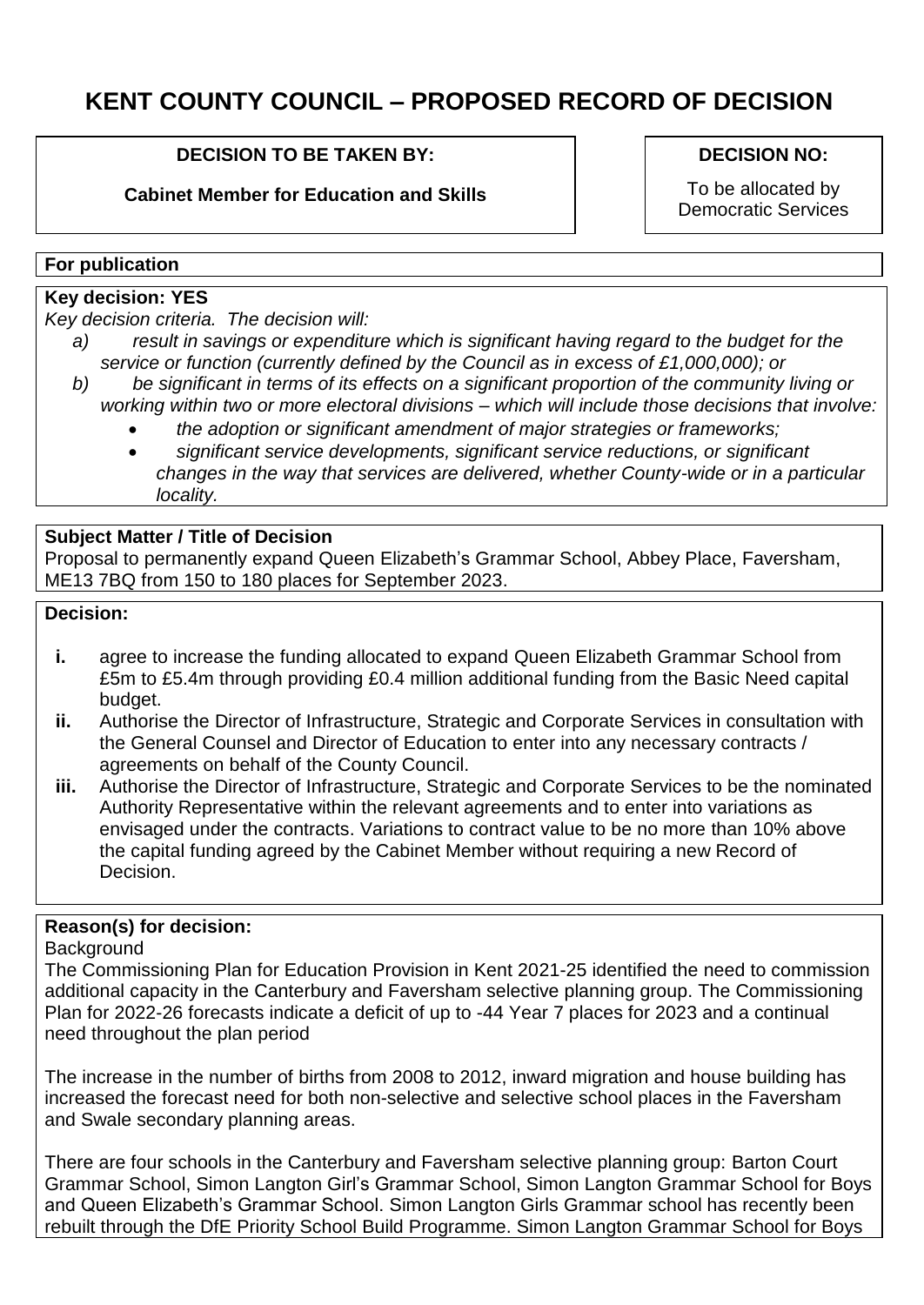has a current build programme to facilitate their expansion to 5 forms of entry and Barton Court Grammar school was expanded to 5 forms of entry in 2017 and is at capacity on their site.

The report taken to the Children and Young People's and Education Cabinet Committee on 11 January 2022 agreed to the allocation of £5m in capital funding from the Basic Need budget. The proposal has since been developed further by the school and the cost for the project has now been revised following detailed feasibility and adjustments. The cost has increased from £5 m to £5.4m and the additional funding of £0.4m is due to the increase in cost of materials and labour.

# Financial Implications

The additional capital allocation of £0.4m will enable the delivery of a programme providing the additional general and specialist classrooms required to meet the additional pupil place need.

The school will receive increased revenue funding through their Delegated Budget. The rising rolls will be protected in line with KCC Growth Funding Policy. Revenue funding will also be allocated to enable the school to resource each new classroom as they come online. At present this is at a value of £6,000 per classroom.

## Legal implications

The funding allocation is subject to a contractual agreement between KCC and the Trust to offer of 180 Year 7 places from September 2023. The school's current published admission number (PAN) is 150.

Queen Elizabeth Grammar School will be required to complete and submit a fast track Business Case to the ESFA regarding the expansion of the school by 1FE.

The provision of sufficient school places is a statutory duty and contributes to the Strategic Business Plan Priorities to ensure that "Children and Young People in Kent get the best start in life.

#### Equalities implications

An Equality Impact Assessment has been produced and the assessment identified the following positive impacts:

- Sufficient year 7 places will be provided for September 2023 intake.
- Year 7 pupils will be able attend Grammar school provisions in their locality
- More pupils will be able to attend a good or outstanding school.

No adverse impacts were identified during the assessment.

Other Alternatives Considered and risks if decision isn't taken.

The neighbouring planning group, Sittingbourne selective planning group also have a deficit of year 7 places and both Grammar schools are currently expanding to meet the need in the area and therefore would not be able to accommodate students from Faversham.

**Cabinet Committee recommendations and other consultation: The Children's and Young People Cabinet Committee consider the decision on (date)** 

**Any alternatives considered and rejected:**

**Any interest declared when the decision was taken and any dispensation granted by the Proper Officer:**